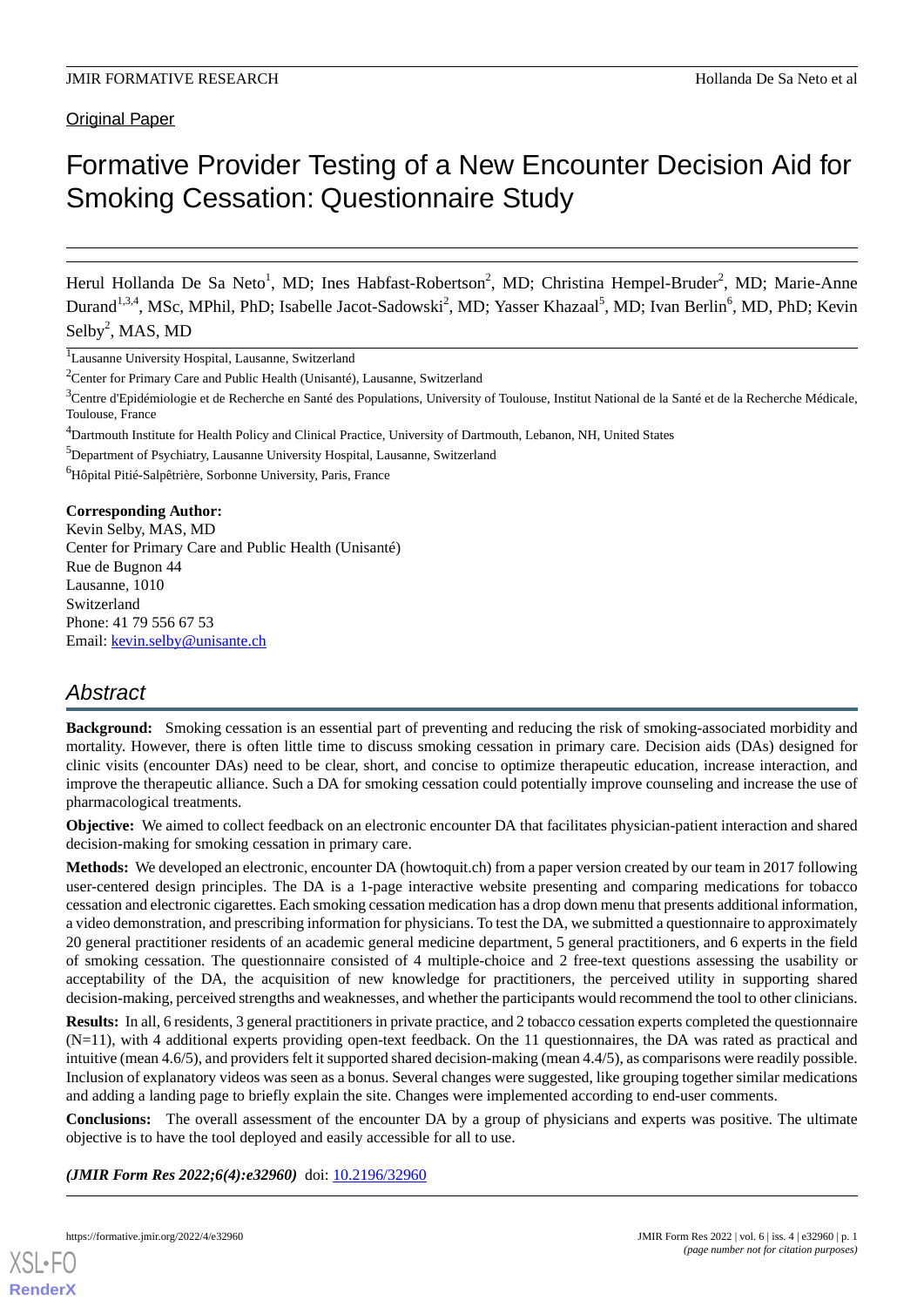#### **KEYWORDS**

decision aid; smoking cessation; electronic tool; shared decision-making

#### *Introduction*

Smoking is the leading cause of avoidable, premature death worldwide, with over 8 million deaths per year [[1\]](#page-6-0), including 9500 in Switzerland [\[2](#page-6-1)]. This excess mortality is explained by increases in cardiovascular and pulmonary diseases and of different types of cancer, including lung cancer (of which 90% is attributable to smoking) [[3\]](#page-6-2). Currently, 30% of men and 21% of women regularly or occasionally smoke in Switzerland, and 18% of the population smokes daily [[3\]](#page-6-2). After many years of decreases, these figures have stagnated over the last decade. Smoking cessation progressively and sustainably reduces the risk of death and the development of smoking-related diseases [[4\]](#page-7-0). Patients wish to discuss smoking during consultations, and more than half of them want counseling about smoking cessation [[5\]](#page-7-1).

Primary care physicians play an essential role in promoting tobacco control and smoking cessation. Current international recommendations propose that physicians use every opportunity to discuss smoking during consultations to assess patients'level of addiction, knowledge, and motivation to stop smoking; to support an eventual quit attempt; and to provide an efficient follow-up  $[6]$  $[6]$  $[6]$ .

Different pharmacological treatments for smoking cessation are available, including nicotine replacement therapy in the form of bupropion (a dopamine, noradrenaline reuptake inhibitor) and varenicline (a nicotinic cholinergic receptor partial agonist). These treatments, when accompanied by medical follow-up, are associated with quit rates as high as 30% [\[7](#page-7-3)] as opposed to rates of 3% to 6% when no aid is provided. Electronic cigarettes (e-cigarettes) are emerging as alternative nicotine delivery devices, are very popular, and seem to be effective aids for smoking cessation [\[8](#page-7-4)]. However, long-term data about their safety and efficacy remain limited. Treatments should be prescribed in parallel with intensive follow-up during quit attempts, as repeated consultations have been shown to increase the success of quit attempts [\[9](#page-7-5)]. Indeed, the combination of behavioral therapy and pharmacotherapy has demonstrated better results than has either separately [[10\]](#page-7-6). Other nonpharmacological interventions such as hypnotherapy, acupuncture, or mindfulness meditation have less strong evidence of efficacy [[11-](#page-7-7)[13\]](#page-7-8).

These different therapeutic alternatives differ by their dosing, mechanisms of action, adverse effects, contraindications, costs, and insurance reimbursement. Giving clear, concise, and appropriate information can be challenging within the time constraints of a consultation. However, guiding patients toward smoking cessation and in the choice of and adherence to a treatment is crucial.

An increasing amount of evidence shows that the relationship between the physician and the patient, often referred to as the therapeutic alliance, plays an important role in treatment adherence and outcomes. Sharing information during shared decision-making can strengthen the physician-patient

relationship, involve the patient in the decision-making process, and thus empower the patient to engage in the treatment schedule and adherence. Shared decision-making is described as a 3-step process [[14\]](#page-7-9), in which the health care provider formulates the existence of multiple alternatives, describes these options, and finally supports the patient in the assessment of the risks and benefits while exploring their values and preferences. Establishing and strengthening the therapeutic alliance is thereby essential to increasing the number of quit attempts and smoking cessation rates.

Decision aids (DAs) facilitate shared decision-making; they can improve patient knowledge and risk perception while helping to create consistency between the patient's choices and values [[15\]](#page-7-10). These tools come in different forms: pamphlets, brochures, audiovisual material, web-based apps, or websites. DAs can be employed during consultations (encounter DAs) or can be designed to be used before, after, or independently of clinical encounters [[16\]](#page-7-11). They optimize therapeutic education by increasing interaction  $[15]$  $[15]$  and by allowing the patient to be more active in the decisional process [\[16](#page-7-11)]. Several DAs have been developed to aid with tobacco cessation, most often as paper or website-based documentation. Their efficacy is supported by a recent systematic review by Moyo et al [\[17](#page-7-12)] that analyzed 7 studies evaluating smoking cessation DAs. The systematic review showed a tendency toward an increase in the smoking cessation knowledge, decisional quality, and the number of quit attempts.

A DA was developed in 2017 by our study group [[18\]](#page-7-13) through use of an illustrated chart condensing the different methods of delivery, dosing, daily price, efficacy, and principal adverse effects of smoking cessation treatments.

Given the growing evidence about the efficacy of DAs [[17\]](#page-7-12) and their impact on the success rate of smoking cessation, this aforementioned tool was reproduced and adapted in an electronic form. In this paper, we aimed to document the characteristics of this new DA and provide results of formative user testing during consultations by general practitioners and experts in the field. The information collected during the testing could lead to changes and improvements to this DA.

### *Methods*

#### **Design and Setting of the Study**

Herein, we describe the formative testing of a novel DA, exploring the acceptability of the electronic, encounter DA to assess its design, usage, content, and perceived changes in consultation. A formative test is conceived to assess if a product meets users'needs and to identify potential usability issues [\[19](#page-7-14)]. Our assessment was conducted in an urban, academic, primary care practice with approximately 40 residents in Lausanne, Switzerland.

 $XS$ -FO **[RenderX](http://www.renderx.com/)**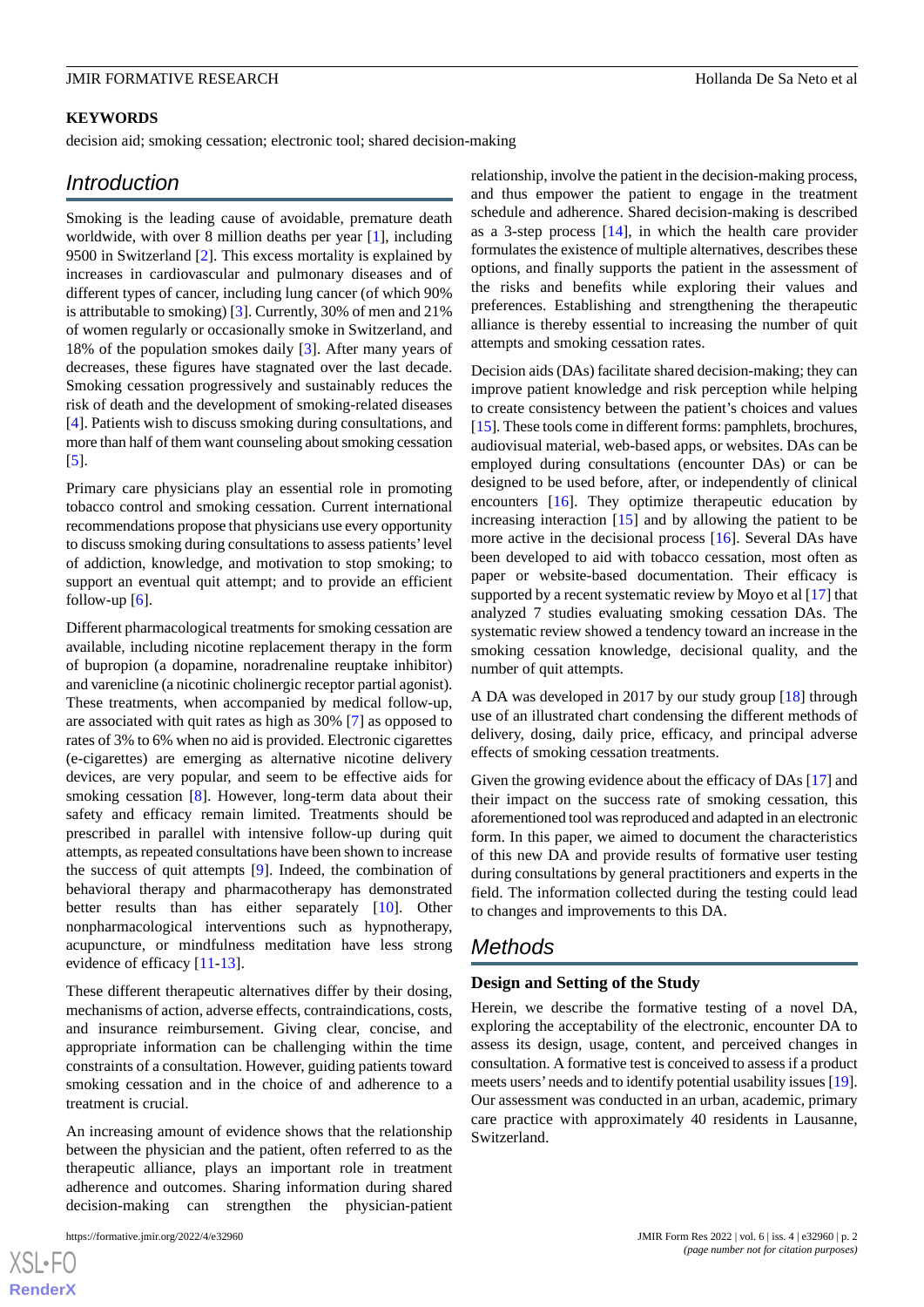#### **Ethical Considerations**

Ethics approval was not required as no information was collected from patients and the study is considered quality improvement by local definitions [\[20](#page-7-15)].

#### **Description of the DA**

The DA used in this study is based on the one developed in 2017 using a user-centered design  $[21]$  $[21]$ , which is a methodology centered on the user that gathers information about the utilization and progressively adapts the tool in order to optimize usage. Six general practitioners used iterative versions of the model in consultation over several months and helped define which items and criteria seemed to matter most to patients. Price and insurance reimbursement were considered more important than was the possible effect of medications on weight gain. The tool was inspired by Elwyn's model of shared decision-making [\[22\]](#page-7-17).

The original paper-based DA was a 1-page table containing essential information to compare available treatments for smoking cessation ([Multimedia Appendix 1](#page-6-3)). Patients and providers identified several inherent limitations of this DA that could not be addressed in its paper format: notably, the small size of the pictures showing each medication, a difficulty in understanding the differences between nicotine replacement therapies, a lack of information about e-cigarettes (vapes), and a lack of prescribing information for physicians.

The new electronic form described in this study contained the same information, including the form of delivery, price per day, main adverse effects, contraindications, and visual analog rating scales that compared the efficacy, addiction potential, and adverse effects of each agent. Comparisons between the treatments were based on data from systematic reviews for efficacy [\[7](#page-7-3)] and weight gain [\[23](#page-7-18)], on expert opinion for addictiveness, and on published drug information for adverse effects. Finally, short, animated video clips were incorporated, offering animated explanations on the delivery method and tips

for use. The new DA also integrated information about e-cigarettes, noting that they are only recommended when medications are not effective and underlining their addictive potential. An image presented examples of vape pens, a box mod (tank system), and a pod mod. Comparisons between e-cigarettes and medications were based on expert opinion.

This DA was designed for use during consultations, making it an encounter DA or a conversation aid. Encounter DAs encourage and directly support patient-clinician conversations when making decisions together [\[24](#page-7-19)]. In our opinion, smoking cessation consultations focused on a quit attempt should include an assessment of the patient's level of addiction that presents the therapeutic alternatives to stop smoking and value clarification. By facilitating the comparison between medications and e-cigarettes, the DA offers implicit value clarification, which can be further explored with the clinician during the consultation. Nonpharmacological treatment alternatives were not included in this DA although the DA should be used in parallel to behavioral counseling during multiple consultations. The combination of behavioral and pharmacological treatments is most effective. We felt that given the limited evidence to support hypnotherapy, acupuncture, and exercise, these should not be included as first-line therapies.

A tool calculating the level of addiction was integrated into the DA, based on the 2 questions from the Heaviness of Smoking Index. Furthermore, a means for patients to specify if they are pregnant or lactating was included. This information is used to create an automatic contraindication alert located above the treatments, written in red, and specifying if the treatment is a contraindication or if it is to be used with precaution. The user has to choose to click on this tool on the left side of the web page to open it.

An illustrative image of the decision aid can be seen in [Figure](#page-3-0) [1.](#page-3-0)

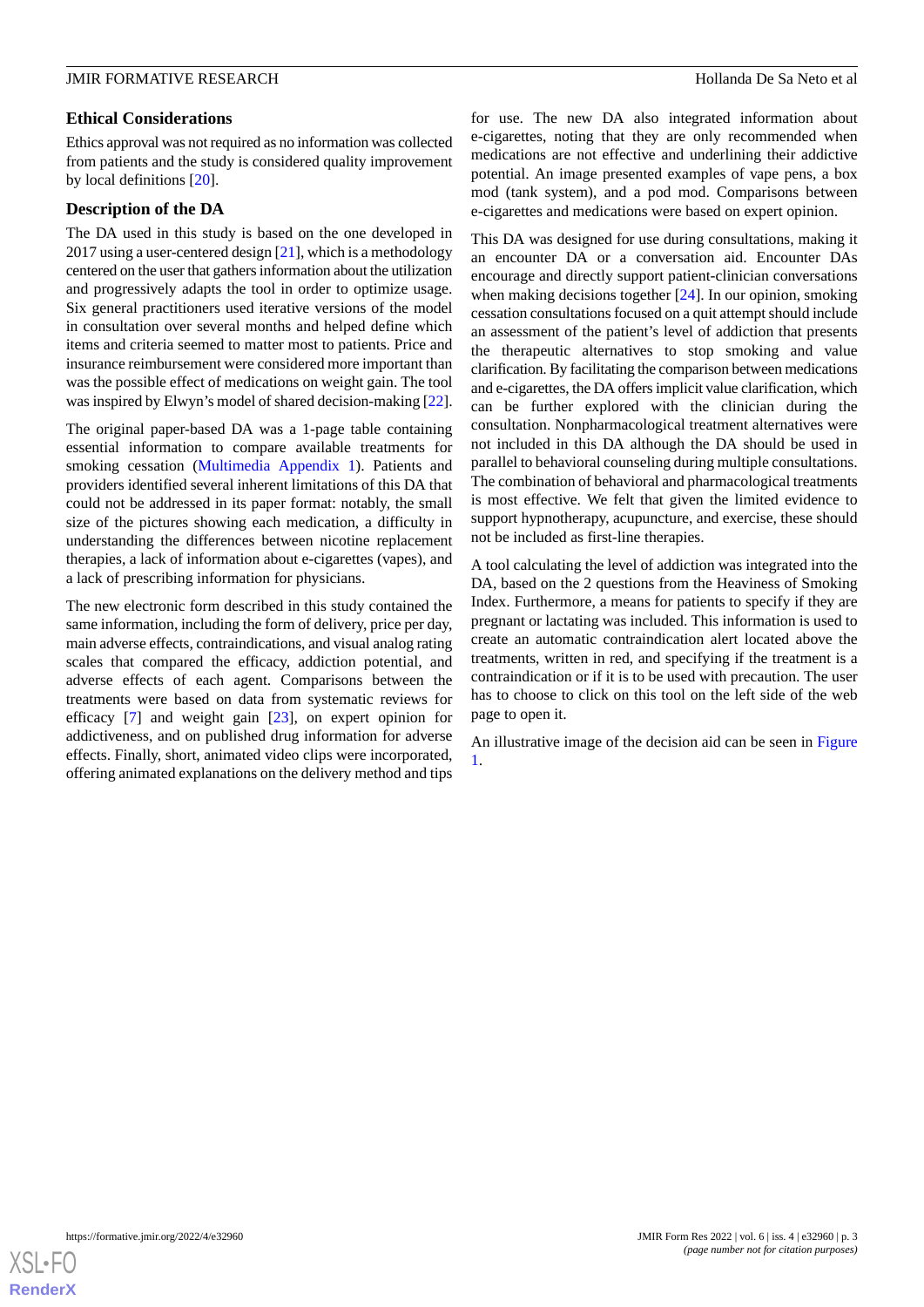<span id="page-3-0"></span>**Figure 1.** Illustrative screenshots of the decision aid taken on howtoquit.ch. (A) Three of nine available smoking cessation aids in the comparator. (B) Detailed information about one option (electronic cigarettes).

## A. Cessation aid comparator



## $\times$ SI LES MÉDICAMENTS NE CONVIENNENT PAS Vaporette avec nicotine Vanorette Selon besoin - A utiliser en en 2ème intention ou si les médicaments ne conviennent pas Renseignez-vous auprès d'un magasin spécialisé en cigarettes électroniques de qualité certifiée. Il convient de tester plusieurs modèles Utilisez un modèle de vaporette de 2e ou 3e génératior · Utilisez un modèle de vaporette de 2e ou 3e génération,<br>rechargeables, qui délivre davantage de nicotine et offre<br>un large choix d'arômes Commencez en général avec une liquide qui contient de la nicotine (18 mg/ml pour les fumeurs à dépendance .<br>Pour en savoir plus: « Vaporette ou cigarette électronique : andations pour le fumeur en 2017 Revue médicale suisse - Utilisation en bithérapie avec patch : Association possible. En cas de liquides avec nicotine, il convient de considérer cet apport lors de la prescription des substituts nicotiniques - Fréquence : variable, selon les envies de fumer En magasin spécialisé Prise de poid Manque de données

B. Detailed information for one choice

### **Population**

The population enrolled consisted of potential general practitioner and tobacco cessation specialist end users. A convenience sample of approximately 20 residents from the General Practice of Unisanté (academic service for general medicine) both familiar and unfamiliar with smoking cessation practices were asked to provide feedback after using the DA in consultation at least once with their patients. Participating physicians were free to choose the patients with whom they would use the DA. Physicians used the DA during specialized tobacco consultations or during primary care consultations. Subsequently, 5 selected general practitioners in a private practice were sent an email that explained the study, invited them to familiarize themselves with the DA and, in case of interest, gave them the opportunity to try the tool and give feedback. Finally, the questionnaire was submitted to 6 smoking cessation specialists affiliated with our institution. The expert group included general practitioners, psychologists, and psychiatrists specialized in tobacco cessation or shared decision-making. Two experts in clinical practice were asked to test the DA with their patients and complete the questionnaire.

[XSL](http://www.w3.org/Style/XSL)•FO **[RenderX](http://www.renderx.com/)**

#### **Questionnaire**

The participants were invited to fill out an online questionnaire. The questionnaire was developed locally and included 4 quantitative and 5 qualitative questions. The quantitative questions assessed the usability or acceptability of the electronic encounter DA, the acquisition of new knowledge for practitioners, the perceived utility in supporting shared decision-making, and whether the participant would recommend the tool to other clinicians. The answers were based on a 5-point Likert-scale (1=strongly disagree, 2=disagree, 3=neutral, 4=agree, 5=strongly agree). We also inquired about the participants' level of medical training, age, and gender. Two open-text questions asked about the strengths and weaknesses of the DA, and requested recommendations for improvements.

#### **Analysis**

The answers to the quantitative questions based on the 5-point Likert-scale measured the responders level of agreement to the different questions. These results were assembled, and the mean values and SDs were calculated. The open-text questions allowed us to collect information about the enrolled physicians. The questions exploring the weaknesses and strengths of the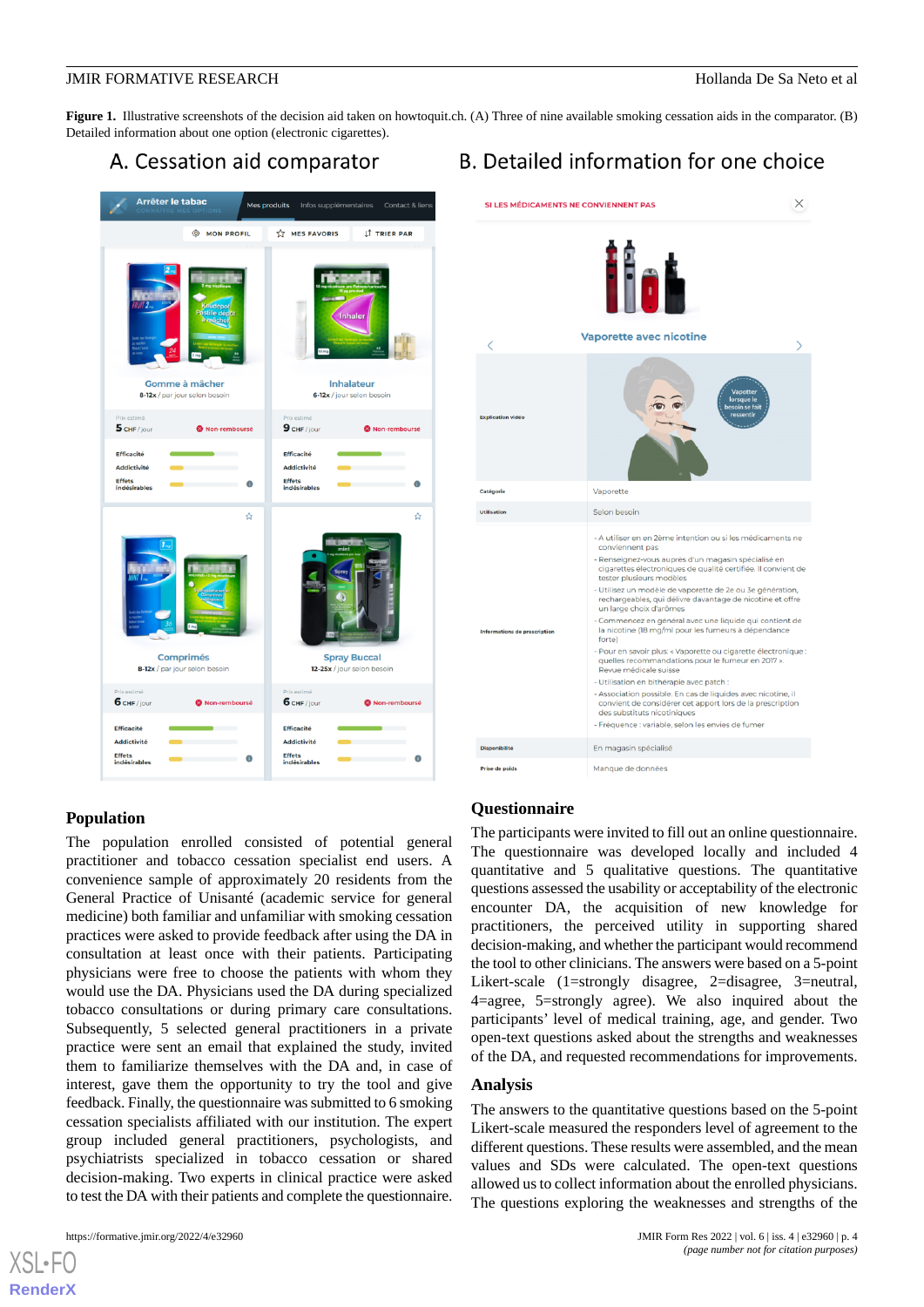DA and subsequent recommendations for improvement were considered one by one. They were sorted by categories to allow for better visibility and to help identify recurrences. This brought us to consider the possible changes to the DA.

## *Results*

We collected the questionnaires described above from 6 residents and 3 general practitioners in private practice who tested the DA. A further 6 smoking cessation experts gave qualitative feedback, 2 of whom also responded to the questionnaire after testing the DA with patients during a consultation. Of the 11 people who completed the questionnaire, 55% (n=6) were women, and all had obtained their medical diploma between 1983 and 2018.

The various groups who provided feedback on the DA and their characteristics are listed in [Table 1.](#page-4-0)

The responders found the electronic interface practical and intuitive, with a mean rating of 4.6 on the 5-point Likert-scale ([Table 2](#page-4-1)). They felt the DA helped improve their knowledge (mean rating 4.4/5). They perceived the tool as facilitating their patients' decision-making process (mean rating 4.4/5). Finally, globally the physicians strongly agreed that they would recommend the tool to a colleague (mean rating 4.8/5).

The open-text feedback was generally related to content and interface. Content was described as sufficient and relevant. Smoking cessation experts gave advice suggesting to provide more detailed information for e-cigarettes, particularly regarding the fact that e-cigarettes are not considered to be a medication, and that the first-line treatment recommendation include the other presented alternatives only.

Users found the interface to be clear, intuitive, and easy to use. Advice for improvements consisted of making information more noticeable and easier to find. For example, some physicians recommended separating the different types of treatments in groups to facilitate their introduction during the consultation. In the experts' opinion, the automatic contraindication alert based on the users' characteristics should be completed with inclusion of other comorbidities and users should be required to answer the questions regarding their level of addiction with a pop-up to draw attention to it. Some physicians recommended separating the different types of treatments in groups to facilitate their introduction. A landing page was suggested as a means of engaging users at their moment of arrival on the website and to provide preliminary information about the tool.

Based on qualitative feedback, the research team ultimately changed the DA in order to improve its content and usability ([Table 3](#page-5-0)).

<span id="page-4-0"></span>**Table 1.** Description of user groups providing feedback and their responses.

| Group                                 | Participants, n                                         | Type of feedback             | Description                                                          |
|---------------------------------------|---------------------------------------------------------|------------------------------|----------------------------------------------------------------------|
| General internal medicine residents 6 |                                                         | Quantitative and qualitative | Residents provided feedback after<br>using the $DAa$ in consultation |
| General practitioners                 |                                                         | Quantitative and qualitative | $GPsb$ provided feedback after using<br>the DA in consultation       |
| Smoking cessation experts             | 6 (2 completed questionnaire, 4<br>open-text responses) | Oualitative                  | Local experts provided feedback<br>after exploring the DA            |

<span id="page-4-1"></span><sup>a</sup>DA: decision aid.

<sup>b</sup>GP: general practitioner.

#### Table 2. Overview of quantitative feedback (N=11).

| <b>Ouestions</b>                                    | $1 =$ strongly<br>disagree, n | $2 =$ disagree, n | $3$ =neutral, n | $4$ =agree, n | $5 =$ strongly agree, n | Mean $(SD)$ |
|-----------------------------------------------------|-------------------------------|-------------------|-----------------|---------------|-------------------------|-------------|
| 1. Interface is practical and intuitive             | $\theta$                      | $\Omega$          | 0               | 4             |                         | 4.6(0.52)   |
| 2. DA <sup>a</sup> helped me improve my knowledge   | 0                             | 0                 |                 |               | 5                       | 4.4(0.68)   |
| 3. DA enhanced patient's decision-making<br>process | $\overline{0}$                | $\Omega$          | 0               | 6             | 5                       | 4.4(0.52)   |
| 4. I would recommend this DA to my col-<br>leagues  | $\theta$                      | 0                 | 0               |               | 9                       | 4.8(0.42)   |

 $a_{DA}$ : decision aid.

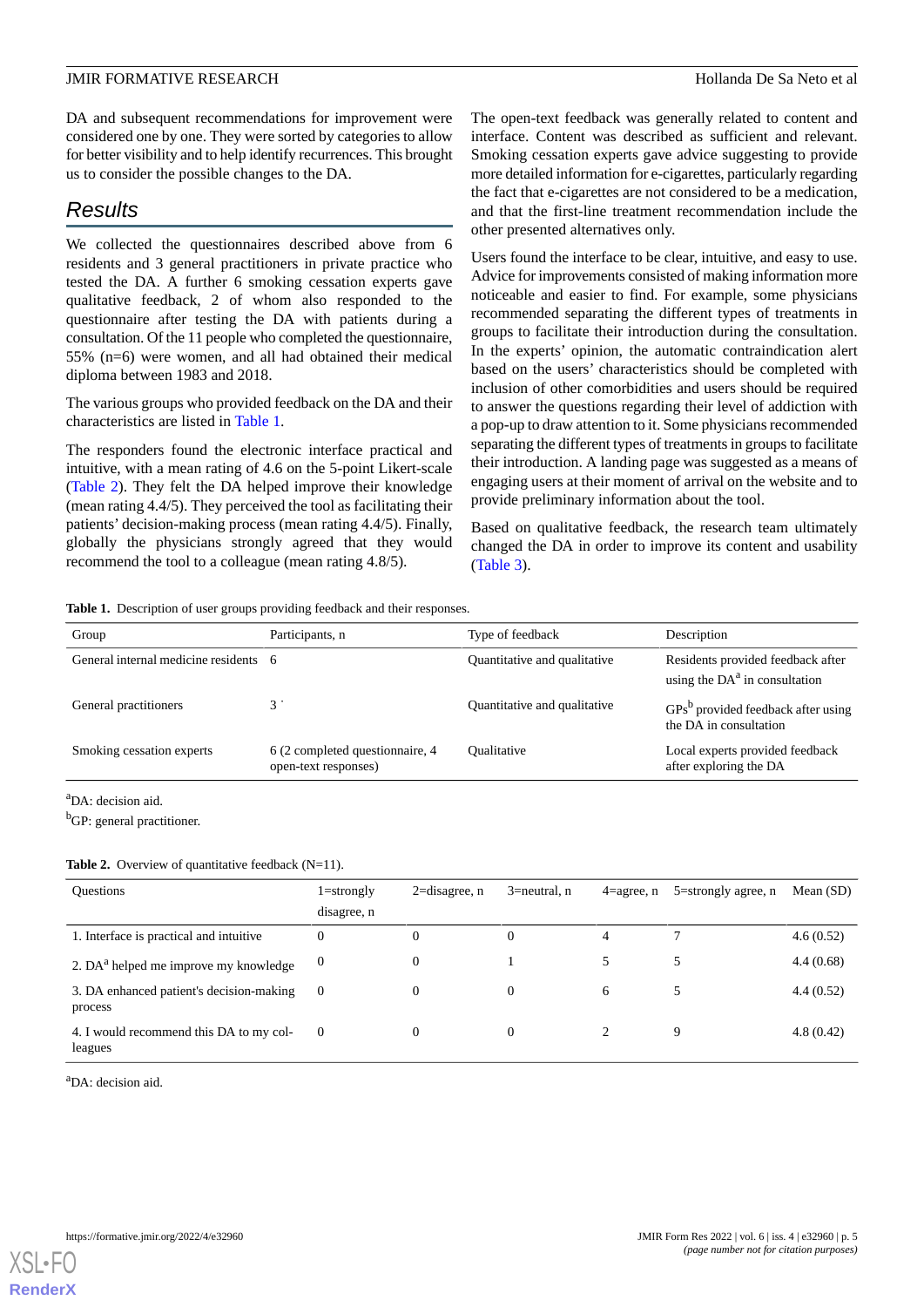<span id="page-5-0"></span>**Table 3.** Changes made to the DA in response to feedback.

| Categories of changes to the DA <sup>a</sup> | Users' comments from open text                                                                                 | Description of changes                                                                                                                                                                                 |
|----------------------------------------------|----------------------------------------------------------------------------------------------------------------|--------------------------------------------------------------------------------------------------------------------------------------------------------------------------------------------------------|
| Landing page as an entry pop-up              | "It was difficult to understand quickly the ob-<br>jective of the website."                                    | A landing page was added explaining the tool's objective and<br>advising use with a medical practitioner.                                                                                              |
| Level of addiction calculator                | "Addiction level score isn't noticeable enough.<br>A popup would be better to draw attention on<br>$it$ ."     | A pop-up exploring the level of addiction and patients' specifica-<br>tions (current pregnancy or lactation) was added.                                                                                |
| Item layout                                  | "1. It would be simpler to cluster treatments<br>according to their type.                                      | Order of the different therapies was adjusted according to a logical<br>setting: short-acting nicotine replacement/long-acting nicotine                                                                |
|                                              | 2. It would be better to separate NRT <sup>b</sup> /vareni-<br>cline/bupropion/e-cigarette <sup>c</sup> ."     | replacement/combined short and long-acting nicotine replace-<br>ment/oral medication (bupropion, vernicline)/e-cigarette.                                                                              |
| Additions to the content                     | "E-cigarette: specify that it isn't a medical<br>treatment and is not recommended as first line<br>treatment." | Content was upgraded with more detailed information.                                                                                                                                                   |
| Documentation for practitioners              | "Would be helpful to better integrate other<br>electronic resources."                                          | A link was added containing documentation on management of<br>smoking cessation.                                                                                                                       |
| Documentation for patients                   | Should interact with other official websites for<br>smoking cessation in Switzerland                           | Useful links to official websites giving information, resources,<br>and support for smoking cessation, as well as a local smoking<br>cessation hotline number, were added.                             |
| "About us" tab                               | "It is unclear who made the site and whether<br>they can be trusted"                                           | A tab was added describing the Unisanté tobacco cessation unit,<br>smoking cessation consultation with contact details, and informa-<br>tion on project funding and the ongoing randomized trial [25]. |
|                                              |                                                                                                                |                                                                                                                                                                                                        |

<sup>a</sup>DA: decision aid.

<sup>b</sup>NRT: nicotine replacement therapy.

<sup>c</sup>e-cigarette: electronic cigarette.

## *Discussion*

This paper describes the preliminary user testing and subsequent improvements made to a newly created electronic DA to facilitate decision-making between different types of smoking cessation treatments. Overall, the physician end users found the content to be clear, concise, and useful, and the interface to be practical and intuitive. Based on the self-reported answers to the questionnaire and thus, according to the physicians' perspective, the tool helped improve users' knowledge about smoking cessation treatments and assisted patients' decision-making process.

The development of this new DA was based on user-centered design, an approach originally used to develop products and services [\[26](#page-7-21),[27\]](#page-7-22) and used in the health field to create DAs [[28\]](#page-7-23). Hence, a first DA prototype was created based on the content of our first paper-based DA developed in 2017. The user tests allowed us to gather information and comments on this DA. This led to a greater knowledge of users' needs, as well as the strengths and limitations of the DA. Ultimately, the user feedback identified inherent limitations of the paper format, leading to the elaboration of an electronic format.

The current DA, for use during medical encounters, is not a classic, stand-alone DA with content about disease processes and values clarification. Traditional DA development should follow guidelines from the International Patient Decision Aid Standards (IPDAS) Collaboration, whose extensive criteria allow a standardized assessment of quality in terms of content development and effectiveness [[25](#page-7-20)[,29](#page-7-24)]. Instead, encounter DAs

[XSL](http://www.w3.org/Style/XSL)•FO **[RenderX](http://www.renderx.com/)**

like ours need to be short and intuitive while fitting patient-provider interactions in order to encourage its adoption, as this is dependent on its perceived usability and usefulness by physicians. In this respect, this study chose to specifically focus on the physicians as the DA's end users and testers.

A few existing DAs for smoking cessation have been developed and are mentioned in the literature. Their formats are diverse, but there is a trend toward implementing computerized DAs. Like ours, some of them collect information on patients' smoking behaviors to provide personalized information and contain written and multimedia-based information [\[30](#page-8-0),[31](#page-8-1)]. One recent study evaluated an app-based DA (iPad app) including, like our DA, information about e-cigarettes, explaining its risks and benefits. This DA was used prior to the clinical encounter. The study showed a higher rate of clinical discussions about smoking cessation, overall patient satisfaction, and acceptability about giving information about e-cigarettes among smokers [[32\]](#page-8-2).

Willemsen et al [[33\]](#page-8-3) developed a multicomponent DA containing several materials, such as an informative booklet with information on smoking cessation treatments, videos, and samples of some pharmacological treatments. Informative websites exist as well, providing information on smoking cessation treatments and resources functioning as DAs [[34\]](#page-8-4). Most of these DAs are designed to prepare patients for a future clinical encounter. To our knowledge, there are no existing DAs for use during consultations (encounter DAs) that can provide structure, guide information transmission, and promote interactivity and shared decision-making between the practitioner and the patient.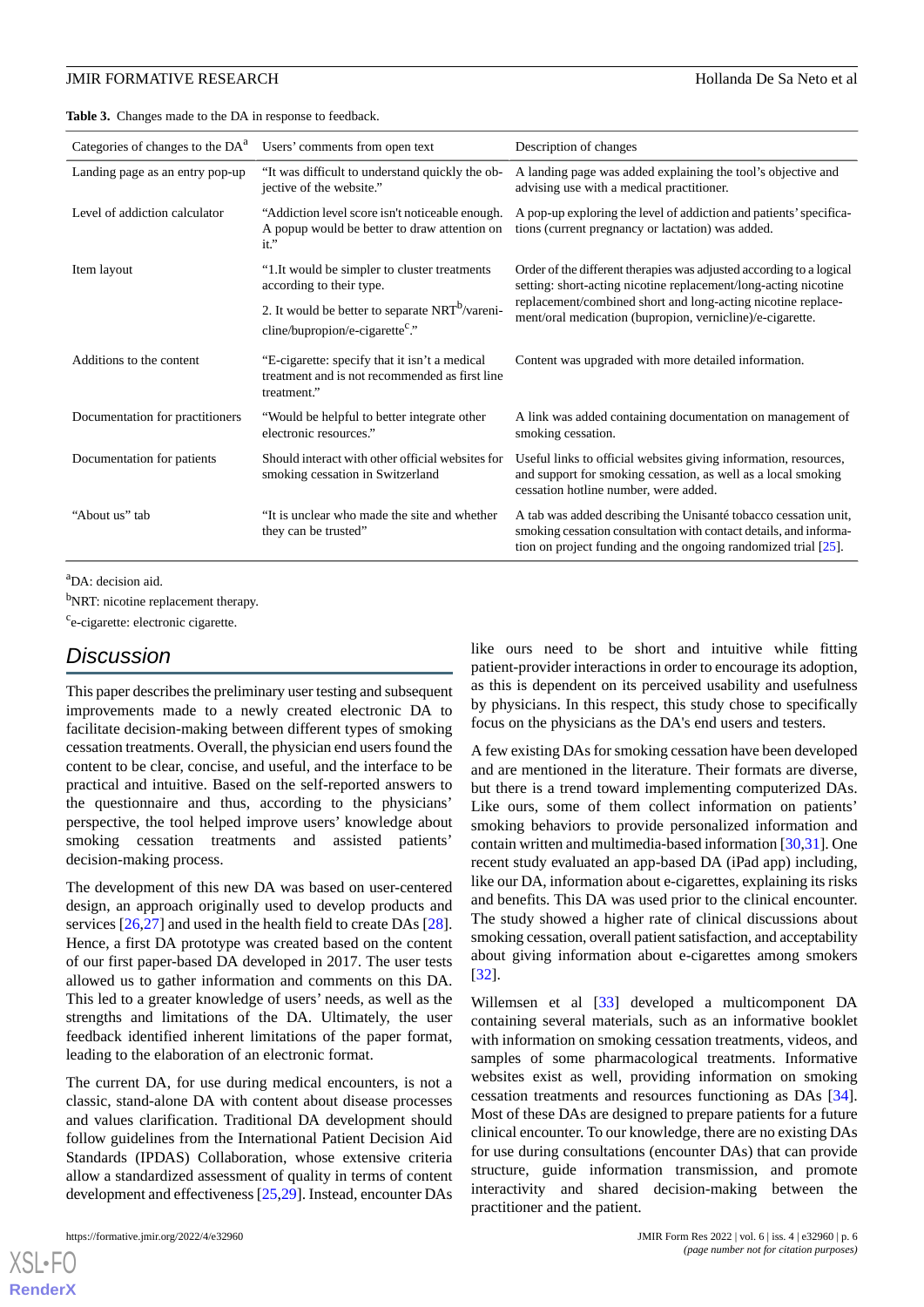One of the upgrades made to the DA was the inclusion of online material to inform physicians and patients about other existing smoking cessation resources in Switzerland. This includes a reference document with the local epidemiology and recommendations on smoking cessation counseling and treatments (6), web links to the specialized tobacco cessation consultation in Unisanté [\[35\]](#page-8-5), and 2 official Swiss websites [\[36](#page-8-6)] offering information and support to help patients willing to stop smoking. These resources, integrated into the DA, can inform physicians of local resources. It can be easily adapted to other countries and their tobacco-control programs.

After completion of testing and upgrading, the DA has become a new tool for use during a consultation (encounter DA), allowing for better information sharing and ultimately guiding patients into a high-quality decision-making process. Some providers told us of patients' reactions, but patients were not asked to assess the DA directly.

The strengths of this study include the following: the electronic DA builds on previous experience with a similarly organized paper DA that was tested with patients, responses were collected from target users (clinicians), and feedback was collected at a stage when substantial changes could still be made to the DA.

There are also several limitations. First, the small sample size might not have provided perspectives from all types of physician users and might have reduced the number of suggestions of other upgrades. However, in the field of usability testing, it is common to have only a few testers as end users, based on the 5-user assumption [[37\]](#page-8-7) where a small number of testers can identify the most usability issues although this concept is debated [[38\]](#page-8-8). In our case, the DA content was mostly developed by one of the final end users (medical doctors), tested by physicians during consultations, and reviewed by experts; thus,

most of the critical content and usability issues should have been identified. A selection bias is probably present, given that a significant part of the enrolled physicians (general internal medicine residents) worked in our institution. Thus, a more solid assessment would probably have been obtained with a more diversified physician enrollment. Second, we collected the perspectives of general practitioners as end users but not those of patients. Although general practitioners were likely influenced by patient reactions, we are unable to report patient satisfaction with the DA, usability issues from the patients' perspective, or whether patients felt the DA aided with shared decision-making. However, our DA was designed to be used during a consultation as an encounter DA to help physicians present and describe various treatment alternatives for smoking cessation. In this way, we considered the general practitioners as the end users and the ones most likely to influence uptake of the DA. This study was not designed to evaluate the DA's effectiveness in terms of number of quit attempts, smoking cessations, or its impact on consultation duration. A clinical trial integrating use of the DA is underway [\[39](#page-8-9)]. Finally, we are currently implementing the DA in a study setting where we train general practitioners to use the DA in parallel with intensive counseling; in the future we should clarify for all users that pharmacological treatments and behavioral counseling should be used in parallel.

A new, electronic, encounter DA was generally well received and appreciated by physicians. With their feedback, we were able to implement useful upgrades. This tool will hopefully improve patients'knowledge and enhance their decision-making regarding smoking cessation. Future objectives include a clinical trial incorporating the DA and making it accessible to all health care providers.

#### **Acknowledgments**

We would like to thank Alan Vonlanthen and Julien Thabard from the Unisanté informatics unit for their work creating this decision aid.

Funding was provided by the Swiss Tobacco Prevention Fund (reference #240.00005-22/5437326).

#### <span id="page-6-3"></span>**Conflicts of Interest**

MAD has developed Option Grid patient decision aids, which are licensed to EBSCO Health, and has received consulting income from EBSCO Health and royalties. KS receives salary support from the Leenaards Foundation. The other authors have no conflicts of interest to declare.

#### <span id="page-6-0"></span>**Multimedia Appendix 1**

<span id="page-6-1"></span>Paper version of encounter decision aid. [[PDF File \(Adobe PDF File\), 318 KB](https://jmir.org/api/download?alt_name=formative_v6i4e32960_app1.pdf&filename=17a534a4230060887f0a8d11750085e9.pdf)-[Multimedia Appendix 1\]](https://jmir.org/api/download?alt_name=formative_v6i4e32960_app1.pdf&filename=17a534a4230060887f0a8d11750085e9.pdf)

#### **References**

[XSL](http://www.w3.org/Style/XSL)•FO **[RenderX](http://www.renderx.com/)**

- <span id="page-6-2"></span>1. Murray C, Aravkin A, Zheng P, Abbafati C, Abbas K, Abbasi-Kangevari M. Global burden of 87 risk factors in 204 countries and territories, 1990-2019: a systematic analysis for the Global Burden of Disease Study 2019. Lancet 2020;396(10258):1223-1249. [doi: [10.1002/hon.2936/v2/review1](http://dx.doi.org/10.1002/hon.2936/v2/review1)]
- 2. Mattli R, Farcher R, Dettling M, Syleouni ME, Wieser S. Die Krankheitslast des Tabakkonsums in der Schweiz: Schätzung für 2015 und Prognose bis 2050. Zürcher Hochschule für angewandte Wissenschaften. 2019. URL: [https://zahlen-fakten.](https://zahlen-fakten.suchtschweiz.ch/docs/library/mattli_ort8gw7xd8ig.pdf) [suchtschweiz.ch/docs/library/mattli\\_ort8gw7xd8ig.pdf](https://zahlen-fakten.suchtschweiz.ch/docs/library/mattli_ort8gw7xd8ig.pdf) [accessed 2022-03-21]
- 3. Federal Office of Public Health (FOPH). URL:<https://www.bag.admin.ch/> [accessed 2022-03-21]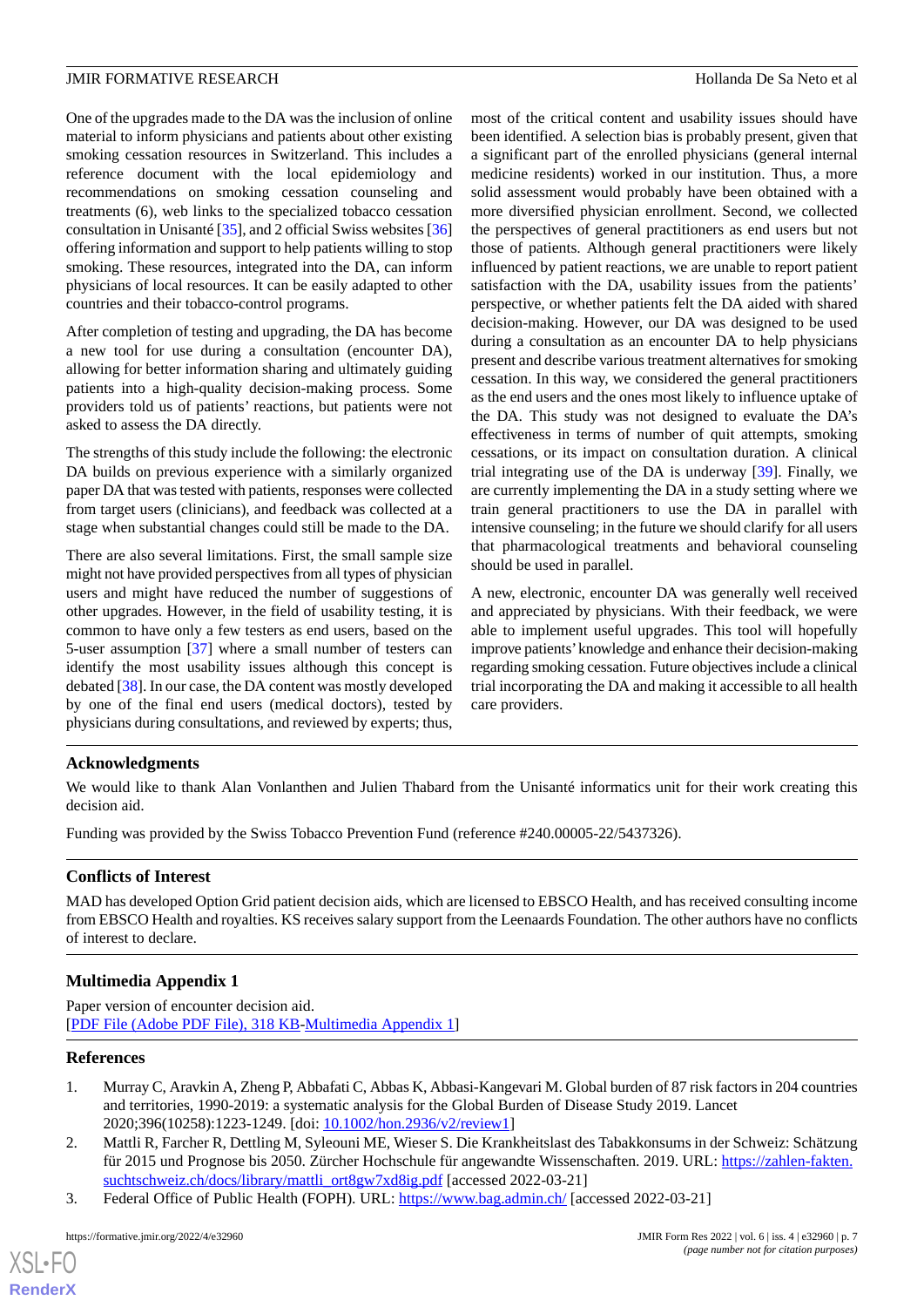- <span id="page-7-0"></span>4. Jha P, Ramasundarahettige C, Landsman V, Rostron B, Thun M, Anderson RN, et al. 21st-century hazards of smoking and benefits of cessation in the United States. N Engl J Med 2013 Jan 24;368(4):341-350. [doi: [10.1056/nejmsa1211128](http://dx.doi.org/10.1056/nejmsa1211128)]
- <span id="page-7-1"></span>5. Krebs HK, Radtke T, Hornung R. Raucherberatung in der ärztlichen und zahnmedizinischen Praxis aus Sicht der Rauchenden und ehemals Rauchenden. Tabakmonitoring ? Schweizerische Umfrage zum Tabakkonsum Zürich: Psychologisches Institut der Universität Zürich, Sozialund Gesundheitspsychologie. 2010. URL: [https://www.suchtmonitoring.ch/docs/library/](https://www.suchtmonitoring.ch/docs/library/krebs_5rhfcm766h3m.pdf) [krebs\\_5rhfcm766h3m.pdf](https://www.suchtmonitoring.ch/docs/library/krebs_5rhfcm766h3m.pdf) [accessed 2022-03-21]
- <span id="page-7-3"></span><span id="page-7-2"></span>6. Conseils médicaux aux fumeurs et fumeuses. Vivre sans tabac. 2015. URL: [https://www.freivontabak.ch/images/pdf/](https://www.freivontabak.ch/images/pdf/downloads/basisdokumentation_aerztliche_rauchstoppberatung_fr.pdf) [downloads/basisdokumentation\\_aerztliche\\_rauchstoppberatung\\_fr.pdf](https://www.freivontabak.ch/images/pdf/downloads/basisdokumentation_aerztliche_rauchstoppberatung_fr.pdf) [accessed 2022-03-21]
- <span id="page-7-4"></span>7. Cahill K, Stevens S, Perera R, Lancaster T. Pharmacological interventions for smoking cessation: an overview and network meta-analysis. Cochrane Database Syst Rev 2013;5:CD009329. [doi: [10.1002/14651858.cd009329.pub2](http://dx.doi.org/10.1002/14651858.cd009329.pub2)]
- <span id="page-7-5"></span>8. Hajek P, Phillips-Waller A, Przulj D, Pesola F, Myers Smith K, Bisal N, et al. A randomized trial of e-cigarettes versus nicotine-replacement therapy. N Engl J Med 2019 Feb 14;380(7):629-637. [doi: [10.1056/NEJMoa1808779\]](http://dx.doi.org/10.1056/NEJMoa1808779) [Medline: [30699054](http://www.ncbi.nlm.nih.gov/entrez/query.fcgi?cmd=Retrieve&db=PubMed&list_uids=30699054&dopt=Abstract)]
- <span id="page-7-6"></span>9. Lancaster T, Stead L. Individual behavioural counselling for smoking cessation. Cochrane Db Syst Rev 2017;3:CD001292. [doi: [10.1002/14651858.cd001292.pub2\]](http://dx.doi.org/10.1002/14651858.cd001292.pub2)
- <span id="page-7-7"></span>10. Stead L, Koilpillai P, Fanshawe T, Lancaster T. Combined pharmacotherapy and behavioural interventions for smoking cessation. Cochrane Db Syst Rev 2016;3:CD008286. [doi: [10.1002/14651858.cd008286.pub3](http://dx.doi.org/10.1002/14651858.cd008286.pub3)]
- 11. Barnes J, McRobbie H, Dong C, Walker N, Hartmann-Boyce J. Hypnotherapy for smoking cessation. Cochrane Db Syst Rev 2019:CD001008. [doi: [10.1002/14651858.cd001008.pub3\]](http://dx.doi.org/10.1002/14651858.cd001008.pub3)
- <span id="page-7-8"></span>12. White A, Rampes H, Liu J, Stead L, Campbell J. Acupuncture and related interventions for smoking cessation. Cochrane Db Syst Rev 2014;1:CD000009. [doi: [10.1002/14651858.cd000009.pub4\]](http://dx.doi.org/10.1002/14651858.cd000009.pub4)
- <span id="page-7-9"></span>13. Maglione MA, Maher AR, Ewing B, Colaiaco B, Newberry S, Kandrack R, et al. Efficacy of mindfulness meditation for smoking cessation: A systematic review and meta-analysis. Addictive Behaviors 2017 Jun;69:27-34. [doi: [10.1016/j.addbeh.2017.01.022](http://dx.doi.org/10.1016/j.addbeh.2017.01.022)]
- <span id="page-7-11"></span><span id="page-7-10"></span>14. Elwyn G, Frosch D, Thomson R, Joseph-Williams N, Lloyd A, Kinnersley P, et al. Shared decision making: a model for clinical practice. J Gen Intern Med 2012 May 23;27(10):1361-1367. [doi: [10.1007/s11606-012-2077-6](http://dx.doi.org/10.1007/s11606-012-2077-6)]
- <span id="page-7-12"></span>15. Stacey D, Legare F, Lewis K, Barry M, Bennett C, Eden K. Decision aids for people facing health treatment or screening decisions. The Cochrane database of systematic reviews 2017;4:CD001431. [doi: [10.1002/14651858.cd001431.pub3\]](http://dx.doi.org/10.1002/14651858.cd001431.pub3)
- <span id="page-7-13"></span>16. Montori VM, Kunneman M, Brito JP. Shared decision-making and improving health care. JAMA 2017 Aug 15;318(7):617. [doi: [10.1001/jama.2017.10168\]](http://dx.doi.org/10.1001/jama.2017.10168)
- <span id="page-7-14"></span>17. Moyo F, Archibald E, Slyer J. Effectiveness of decision aids for smoking cessation in adults: a quantitative systematic review. JBI Database System Rev Implement Rep 2018;16(9):a. [doi: [10.11124/jbisrir-2017-003698](http://dx.doi.org/10.11124/jbisrir-2017-003698)]
- <span id="page-7-16"></span><span id="page-7-15"></span>18. Jakob J, Cornuz J, Auer R, Jacot SI, Cardinaux R, Selby K. Design and user-testing of a decision aid comparing medications for smoking cessation. Rev Med Suisse 2017;13(566):1191-1194. [doi: [10.53738/revmed.2017.13.566.1191](http://dx.doi.org/10.53738/revmed.2017.13.566.1191)]
- <span id="page-7-17"></span>19. Russell J, Branaghan E, Hildebrand L. Design for Health: Applications of Human Factors. Cambridge, MA: Academic Press; 2020.
- <span id="page-7-18"></span>20. Commission cantonale d'ethique sur l'être humain. URL:<http://cer-vd.ch/soumission/premiers-pas.html> [accessed 2022-03-21]
- 21. Mayo Clinic. Mayo Clinic Shared Decision Making National Resource Center. URL: [https://shareddecisions.mayoclinic.org/](https://shareddecisions.mayoclinic.org/decision-aid-information/) [decision-aid-information/](https://shareddecisions.mayoclinic.org/decision-aid-information/) [accessed 2022-03-21]
- <span id="page-7-20"></span><span id="page-7-19"></span>22. Elwyn G, Durand MA, Song J, Aarts J, Barr PJ, Berger Z, et al. A three-talk model for shared decision making: multistage consultation process. BMJ 2017 Nov 06:j4891. [doi: [10.1136/bmj.j4891\]](http://dx.doi.org/10.1136/bmj.j4891)
- <span id="page-7-21"></span>23. Farley A, Hajek P, Lycett D, Aveyard P. Interventions for preventing weight gain after smoking cessation. The Cochrane database of systematic reviews 2012;1:CD006219. [doi: [10.1002/14651858.cd006219.pub3\]](http://dx.doi.org/10.1002/14651858.cd006219.pub3)
- <span id="page-7-22"></span>24. Kunneman M, Montori VM, Castaneda-Guarderas A, Hess EP. What is shared decision making? (and what it is not). Acad Emerg Med 2016 Dec;23(12):1320-1324 [\[FREE Full text\]](https://doi.org/10.1111/acem.13065) [doi: [10.1111/acem.13065\]](http://dx.doi.org/10.1111/acem.13065) [Medline: [27770514\]](http://www.ncbi.nlm.nih.gov/entrez/query.fcgi?cmd=Retrieve&db=PubMed&list_uids=27770514&dopt=Abstract)
- <span id="page-7-23"></span>25. The International Patient Decision Aid Standards (IPDAS) Collaboration. URL: <http://www.ipdas.ohri.ca/index.html> [accessed 2022-03-21]
- <span id="page-7-24"></span>26. Gould JD, Lewis C. Designing for usability: key principles and what designers think. Communications of the ACM 1985 Mar;28(3):300-311. [doi: [10.1145/3166.3170\]](http://dx.doi.org/10.1145/3166.3170)
- 27. Mao J, Vredenburg K, Smith PW, Carey T. The state of user-centered design practice. Commununications of the ACM 2005 Mar;48(3):105-109. [doi: [10.1145/1047671.1047677](http://dx.doi.org/10.1145/1047671.1047677)]
- 28. Vaisson G, Provencher T, Dugas M, Trottier M, Chipenda Dansokho S, Colquhoun H, et al. User involvement in the design and development of patient decision aids and other personal health tools: a systematic review. Med Decis Making 2021 Mar 03;41(3):261-274. [doi: [10.1177/0272989x20984134\]](http://dx.doi.org/10.1177/0272989x20984134)
- 29. Elwyn G, O'Connor A, Stacey D, Volk R, Edwards A, Coulter A, International Patient Decision Aids Standards (IPDAS) Collaboration. Developing a quality criteria framework for patient decision aids: online international Delphi consensus process. BMJ 2006 Aug 26;333(7565):417. [doi: [10.1136/bmj.38926.629329.AE\]](http://dx.doi.org/10.1136/bmj.38926.629329.AE) [Medline: [16908462\]](http://www.ncbi.nlm.nih.gov/entrez/query.fcgi?cmd=Retrieve&db=PubMed&list_uids=16908462&dopt=Abstract)

[XSL](http://www.w3.org/Style/XSL)•FO **[RenderX](http://www.renderx.com/)**